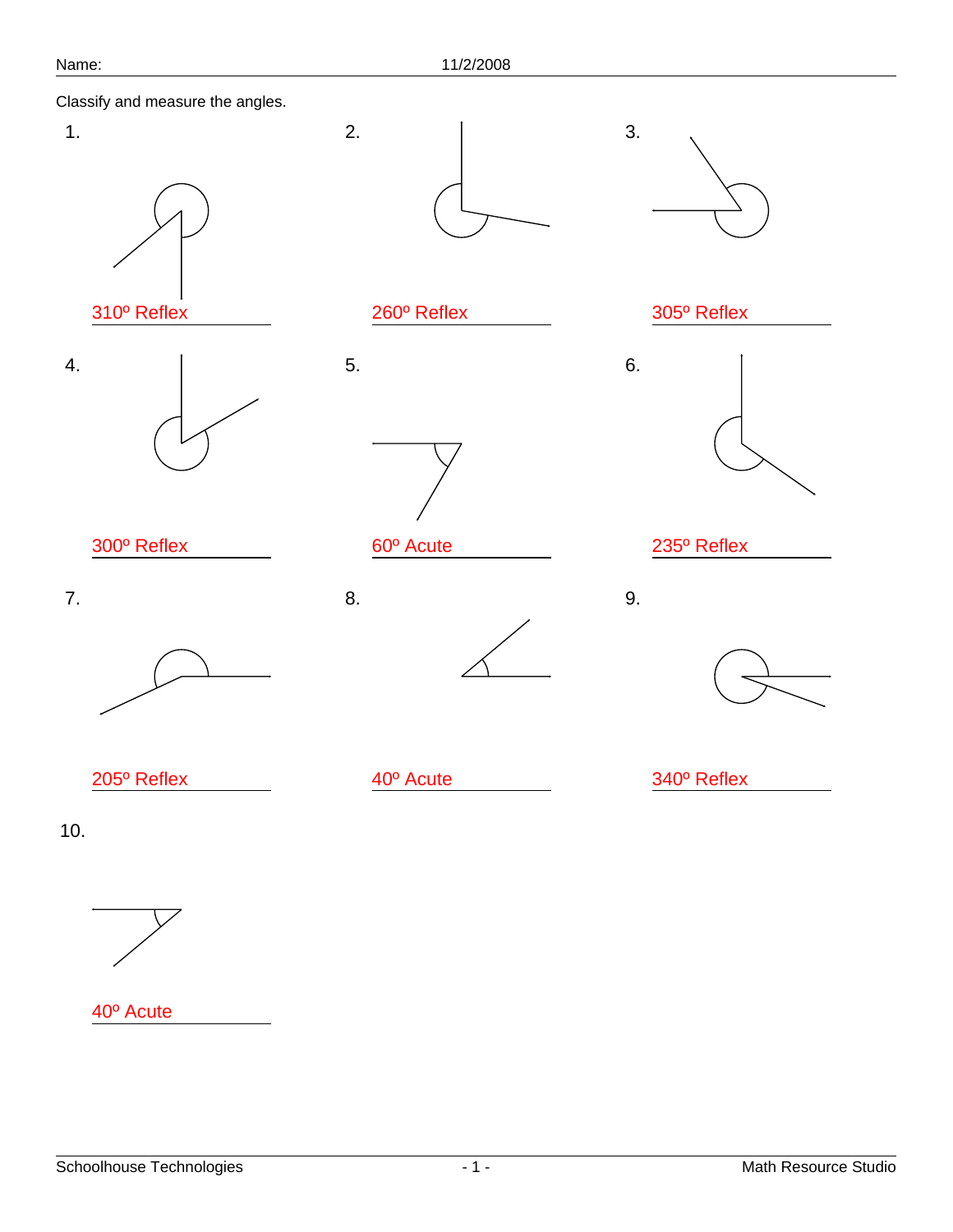Calculate the circumference and area of each circle.

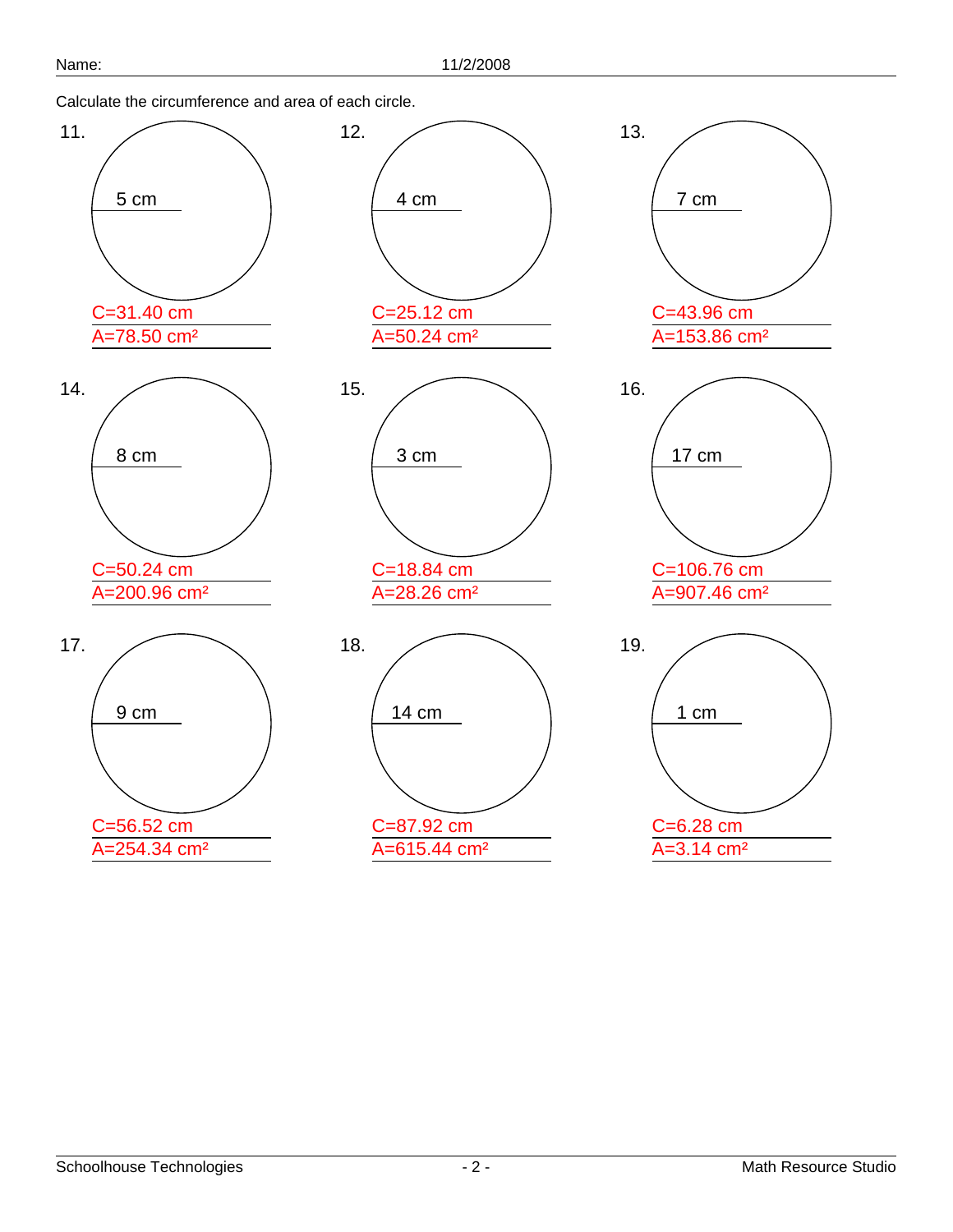| Name: | 11/2/2008                                       |
|-------|-------------------------------------------------|
| 20.   | 11 cm<br>C=69.08 cm<br>A=379.94 cm <sup>2</sup> |
|       | Measure the lines.                              |
|       | 21. 18 cm                                       |
|       | 22. 12 cm                                       |
|       | 23. 11 cm                                       |
|       | 24. 14 cm                                       |
|       | 25. 17 cm                                       |
|       | 26. 8 cm                                        |
|       | 27. 13 cm                                       |
|       | 28. 16 cm                                       |
|       | 29. 15 cm                                       |
|       | 30. 3 cm                                        |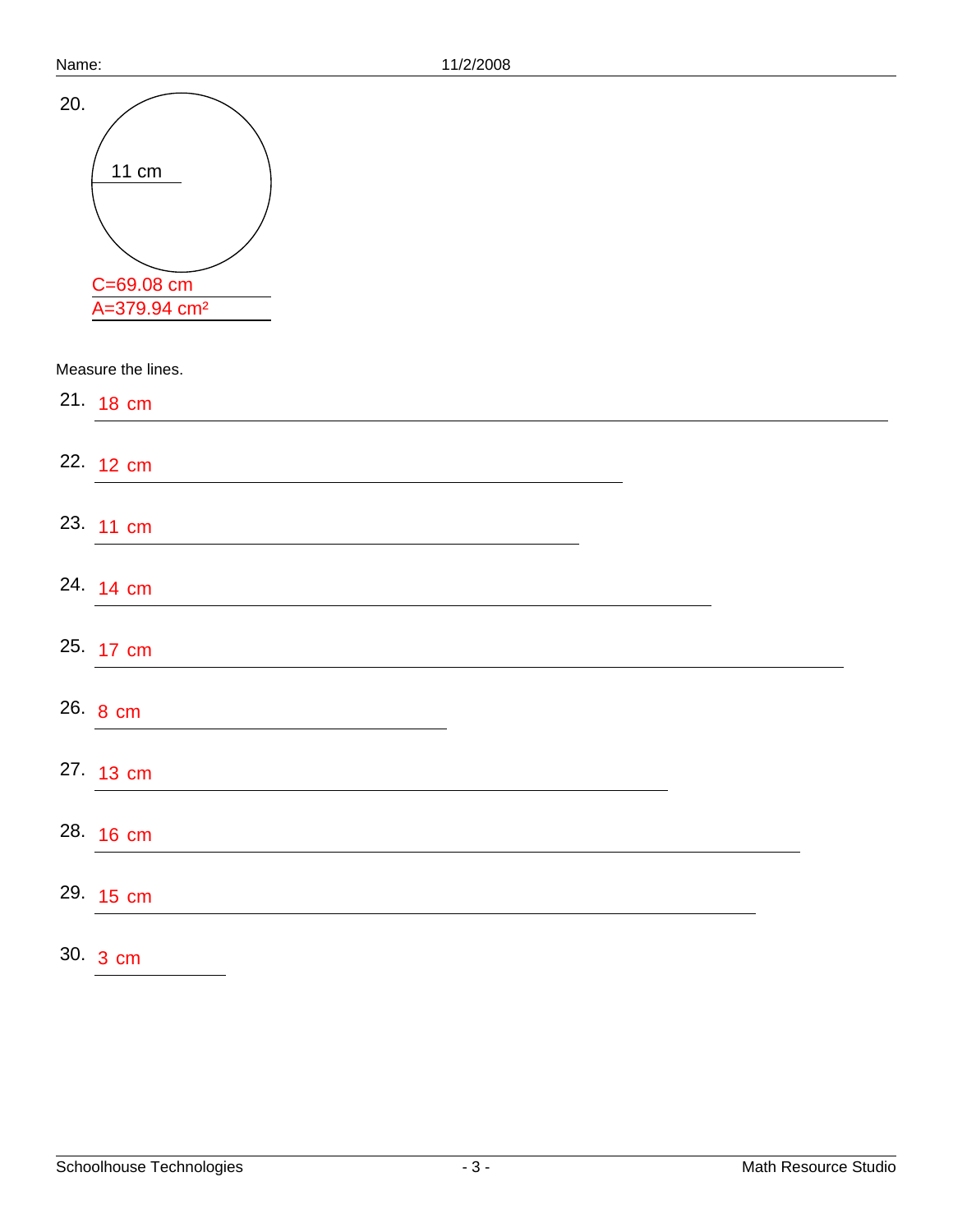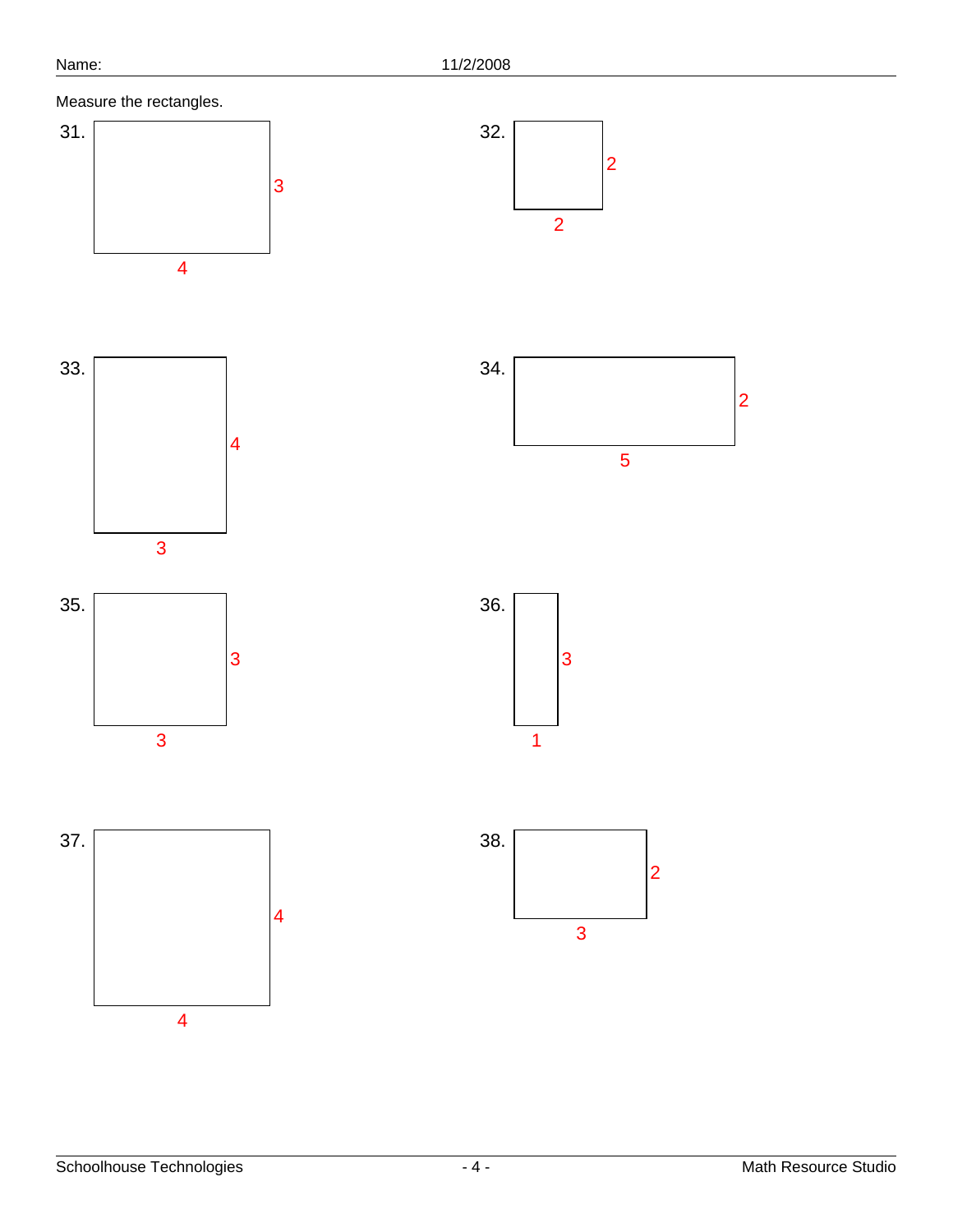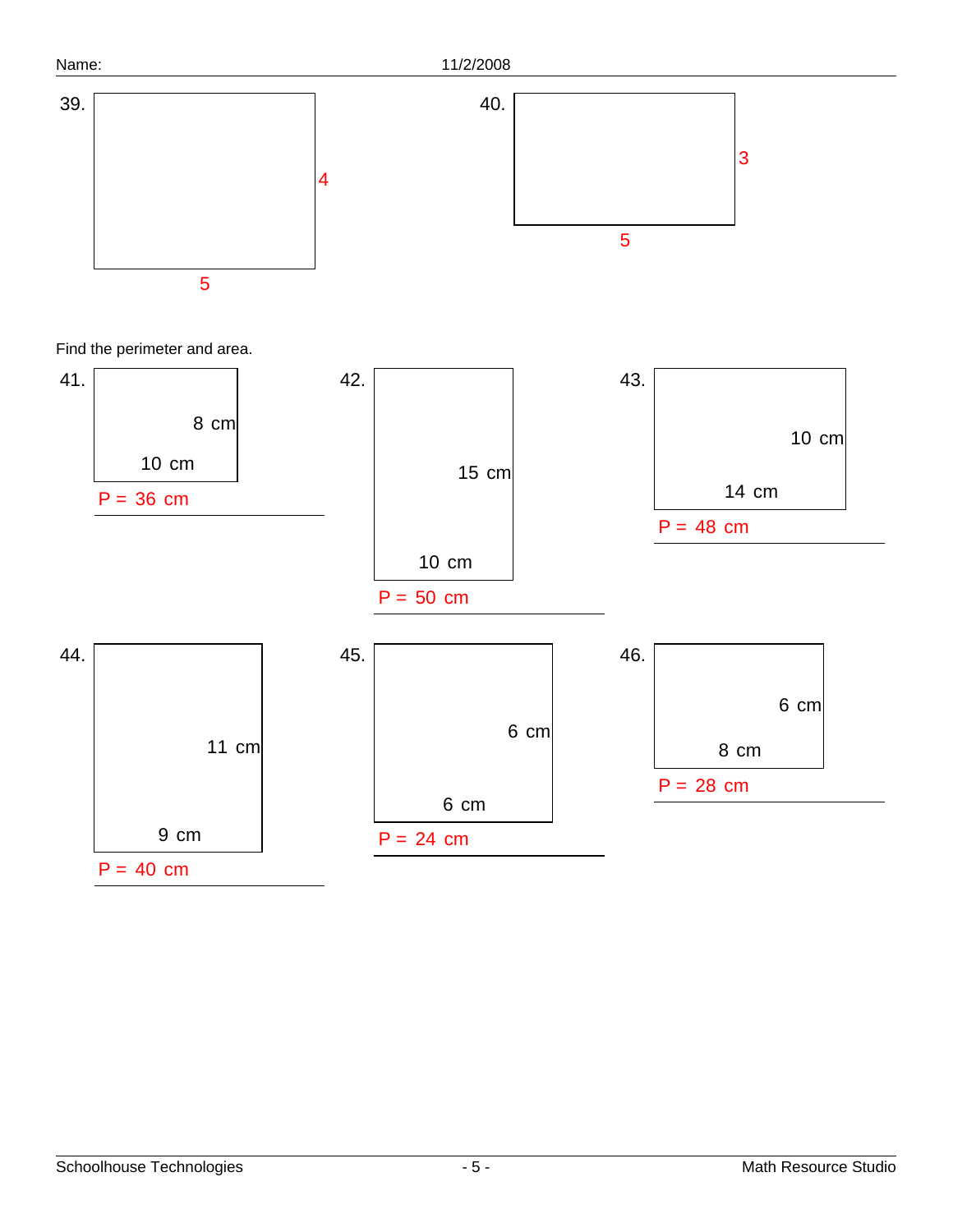

Identify the polygons.

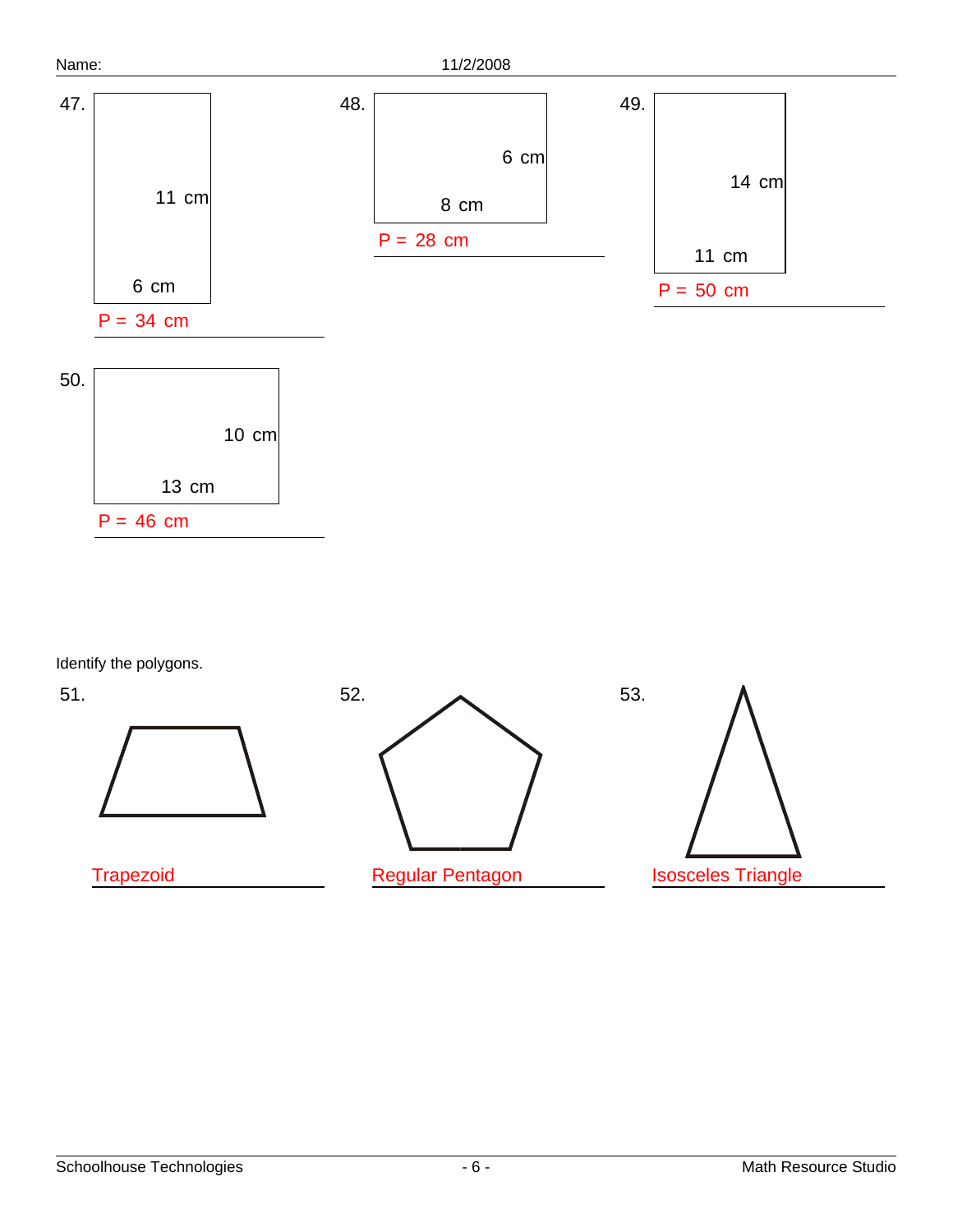